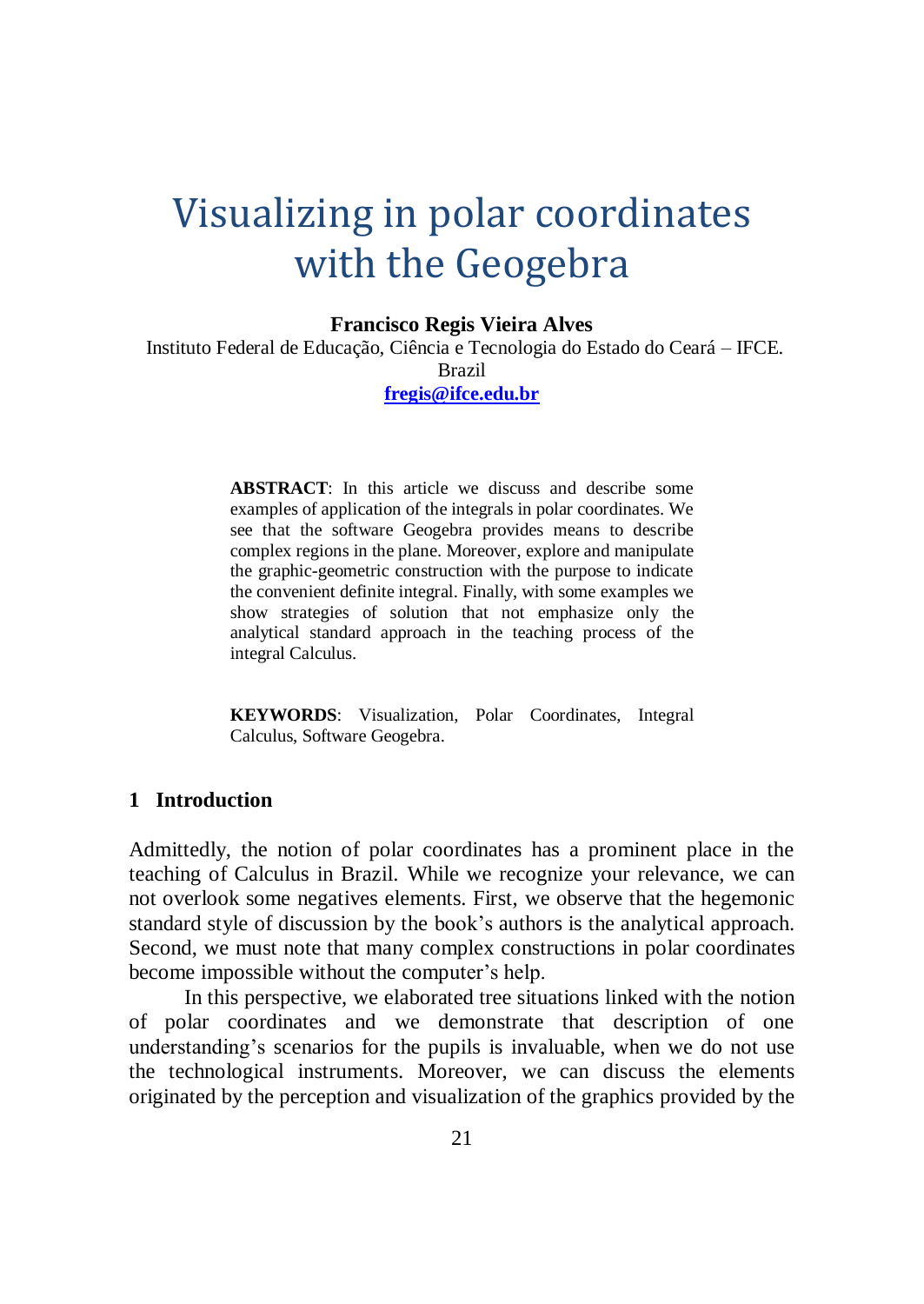computer environment. In this way, we intend reduce the emphasis of the analytical and formal arguments in despite of final resolution in each problem situation.

The mathematical model is described by  $A = 1/2 \int_{0}^{b_2} \rho(\theta) d\theta$  $\frac{1}{1}$  $\partial^2 d\theta$ , where reduce the emphasis of the<br>of final resolution in each<br> $A = 1/2 \int_{\theta_1}^{\theta_2} \rho(\theta) \frac{d\theta}{d\theta}$ , where<br>the considered region of the<br>tance from a fixed point *O*<br>Il show a way to extract and<br>ided by the software. the function  $f$  is continuous and positive in the considered region of the plane and each point *P* is determined by a distance from a fixed point *O* and a angle  $\theta$  from a fixed direction . So, we will show a way to extract and indicate the integrals directly from de graph provided by the software.

#### **2 Visualizing regions in polar coordinates with Geogebra**

We present some problem situations involved the notion of polar coordinates. We emphasize that these structured situation was thought in the way that promote the visualization and perception of the properties in the first stage of strategy's solution.

Situation I: Describe the region determined by the two curves in the fig.1 and indicate the definite integral corresponding.

Comments: We see in the fig. 1 the equations  $\rho = 1$  and  $\rho = 2\cos(2\theta)$ . In the fig. 1-I we perceive that are intersection points determinate by these curves in the polar plane. However, we wish to describe some regions of the symmetry. So, we explore the construction (fig. 1-II) and we can identify two lines. Quickly, we determine the points from the conditions  $2\cos(2\theta) = 1$ .

Observing the fig. 1-II, we indicate the lines  $y = x$  et  $y = \begin{pmatrix} \sqrt{3} \\ 2 \end{pmatrix}$  $y = \left(\frac{\sqrt{3}}{3}\right) x$ . We still

observe that others regions can be obtained by the symmetry properties in the figure below. In any case, we will restrain our preliminary analysis to 1º quadrant of the polar plane.

In the first moment, we can study the properties of the symmetry in the fig 1. We must investigate with the manipulation of the construction in Geogebra with the purpose to indicate the convenient curves that corresponding to the colored regions that we constructed in the next figure. In the fig 2-II we colored, with the some basic functions of the software, four regions. We intend to determine the definite integrals of each one this.

Easily, regarding the biggest (green) region, we write 6  $A = 1/2 \int_0^{\frac{\pi}{6}} 2\cos(2\theta) - 1 \, d\theta$  et, originating from the symmetry, we multiply this value for 2. In order to find the expressions for other integrals, we must extract correct information from de manipulation of the graph.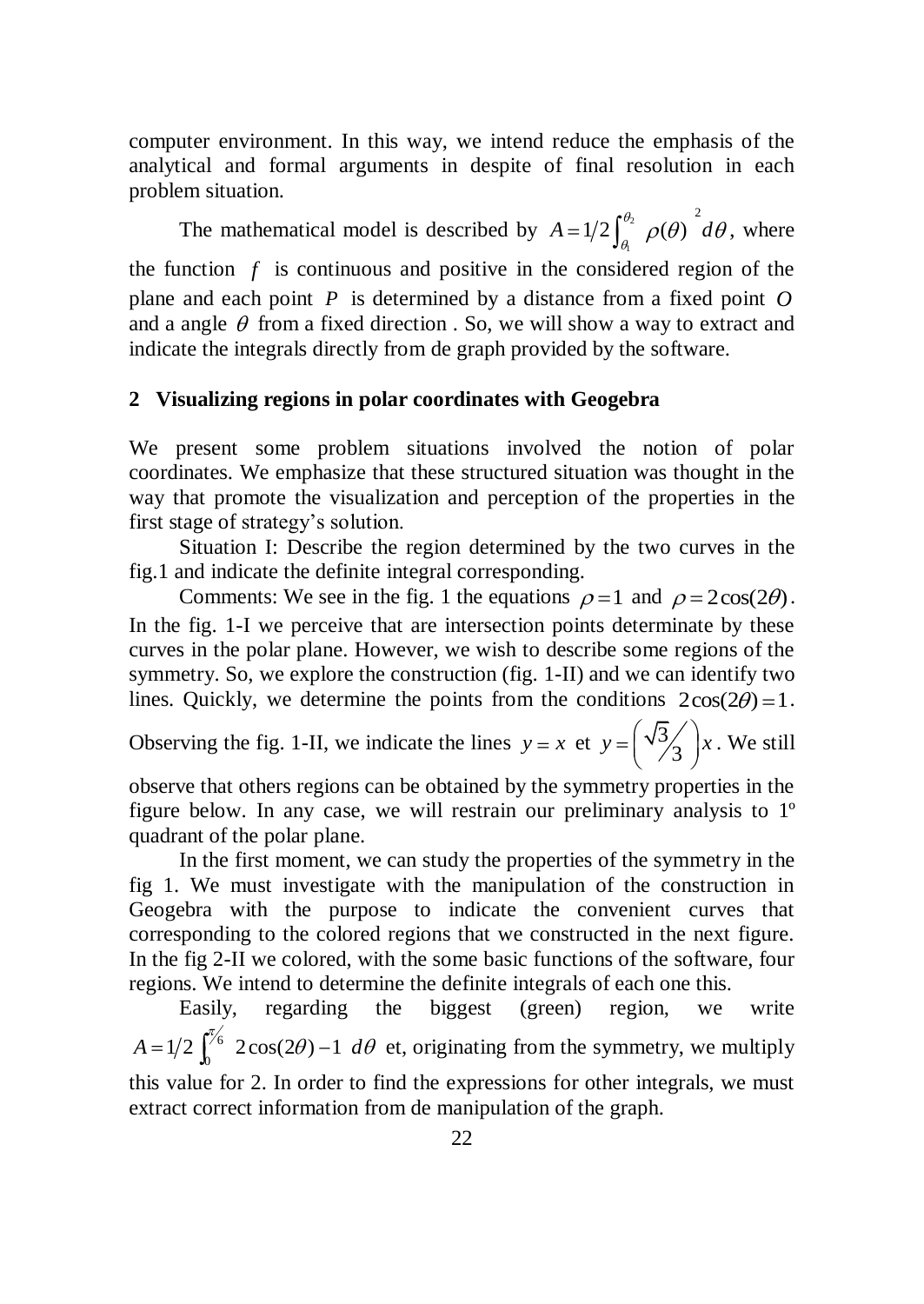

**Fig. 1.** We identify the regions of symmetry with the help of the software Geogebra



**Fig. 2.** Discriminating the regions of the simmetry with the purpose to elaborate the polar coordinates integral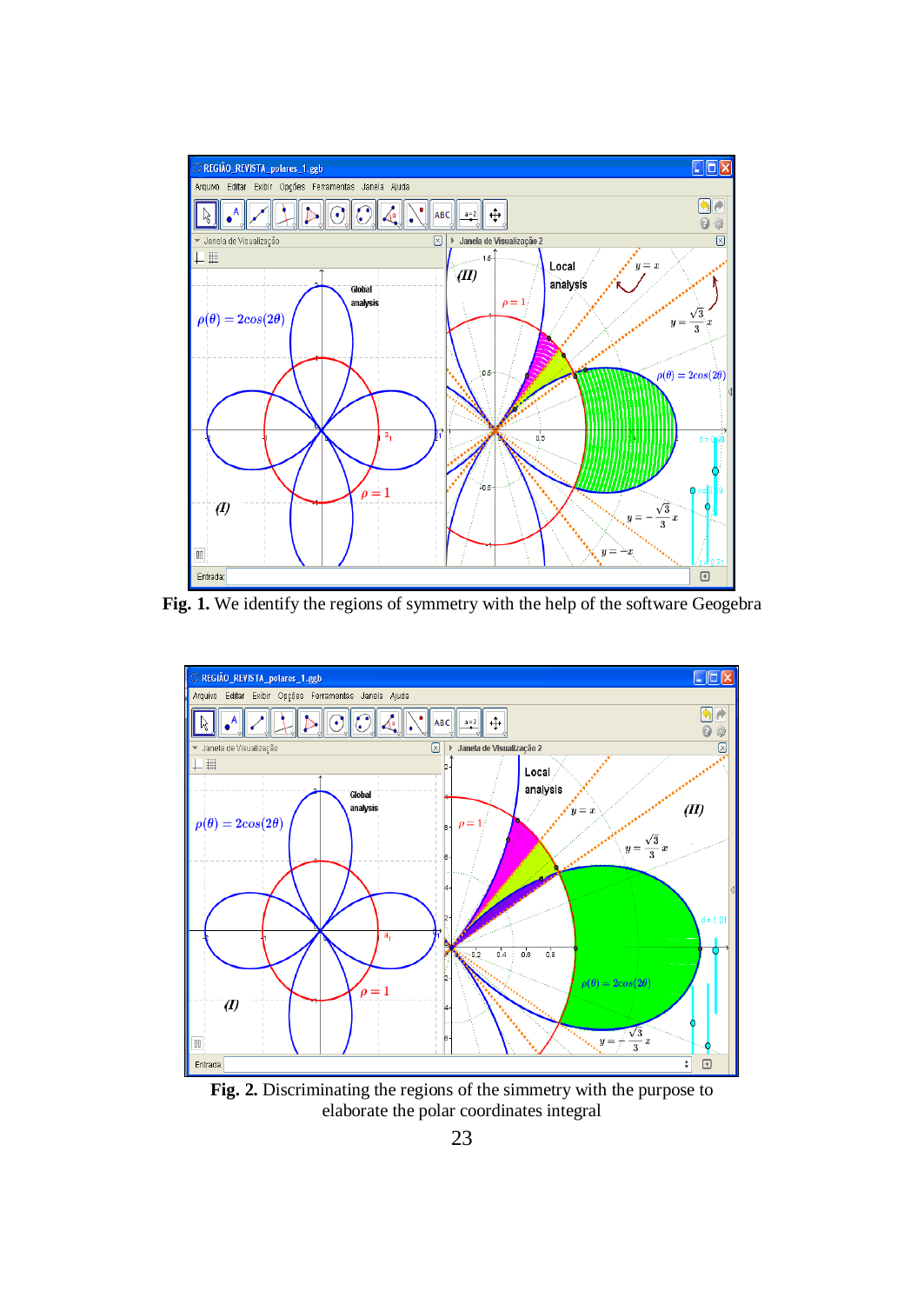In the fig. 2-II, we can write that  $A = 1/2 \int_{1}^{7/4}$  $A = 1/2 \int_{\pi/6}^{\pi/4} 2\cos(2\theta) d\theta$  relatively the smallest region (purple) limited by these curves. On the other hand, with the aim to calculate the rose (and the light green) region indicated in the same figure, we will establish that  $\frac{1}{2} \int_{\alpha}^{\alpha/4} 1 d\theta - \frac{1}{2} \int_{\alpha}^{\alpha/4}$ ht green) region indicated in<br>  $\frac{1}{2} \int_{\frac{\pi}{6}}^{\frac{\pi}{4}} 1 d\theta - \frac{1}{2} \int_{\frac{\pi}{6}}^{\frac{\pi}{4}} 2\cos(2\theta)$  $\frac{1}{2} \int_{\frac{\pi}{6}}^{\frac{\pi}{4}} 1 \ d\theta - \frac{1}{2}$  $d\theta - \frac{1}{2} \int_{\pi/2}^{\pi/4} 2\cos(2\theta) d\theta$ correspondently to the light green region between the two lines. At the end, we can effectively determine the other region (in pink), from the symmetry again by multiplying by 2.

Indeed, we finalize with the expression  $\int_{4}^{4} 1 d\theta - \frac{1}{2} \int_{4}^{\pi/4}$ Indeed, we fit<br>  $2 \times \left( \frac{1}{2} \int_{\frac{\pi}{4}}^{\frac{\pi}{4}} 1 \ d\theta - \frac{1}{2} \int_{\frac{\pi}{4}}^{\frac{\pi}{4}} 2 \cos(2\theta) \right)$  $\frac{1}{2} \int_{\frac{\pi}{6}}^{\frac{\pi}{4}} 1 \ d\theta - \frac{1}{2}$  $d\theta - \frac{1}{2} \int_{\pi/2}^{\pi/4} 2\cos(2\theta) \ d\theta$  correspondently the symmetry (fig. 2-

II) that express the area of the pink and light green regions.

Situation II: Describe the region determined by the two curves in the fig.3 and indicate the definite integral corresponding.

Comments: We will consider the equations  $\rho = 1$  and  $\rho = 2\sqrt{\cos(2\theta)}$ . In the first stage, we suggest the students realize a global visualization. We view in the fig 3-I the two considered curves. In these circumstances, we conclude that exist limited regions between these two plane curves. This scene allows producing the preliminary perceptions.



**Fig. 3.** The software allows explore the construction with the aim that find geometric and graph properties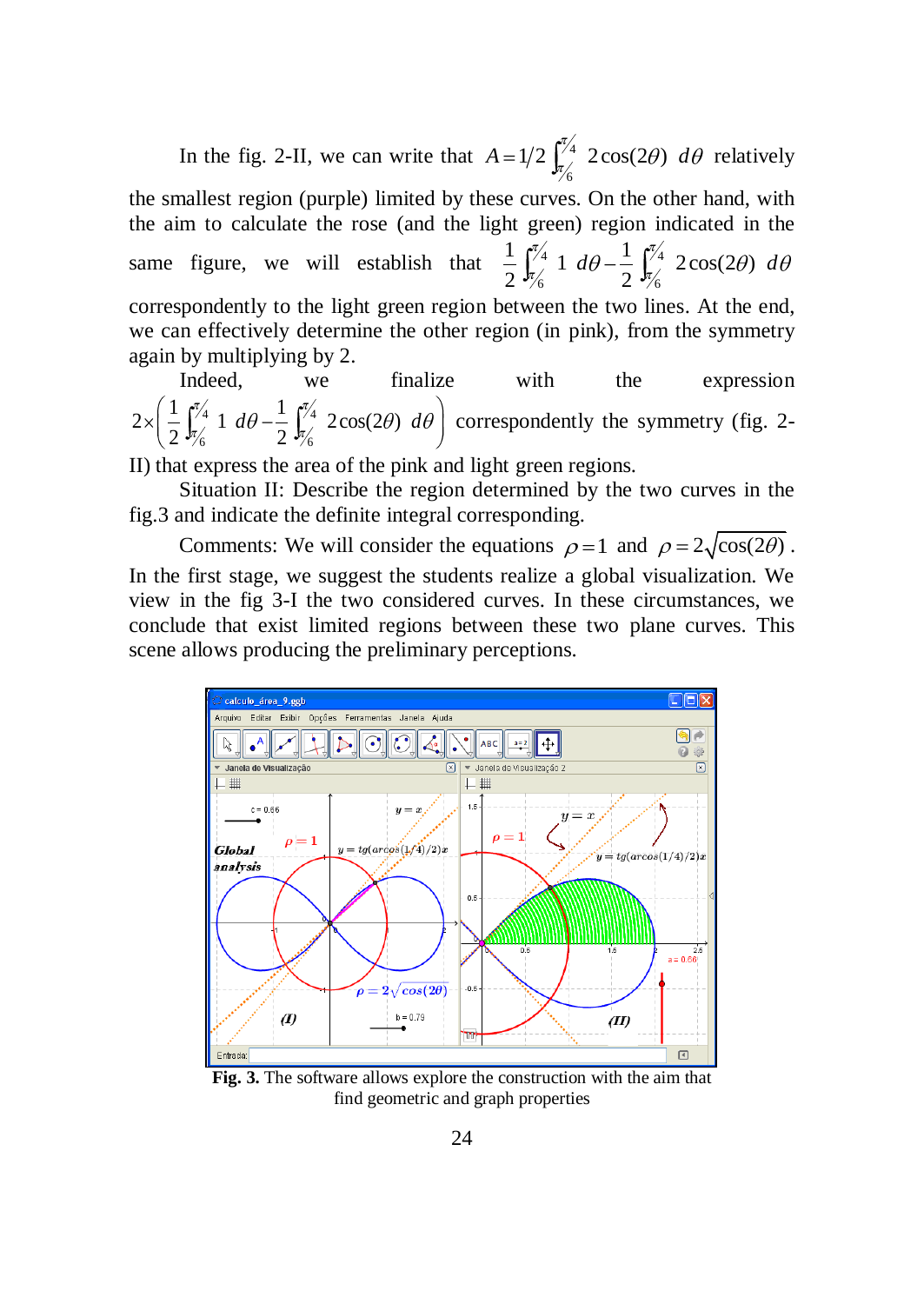In the fig. 4-II we can chose determinate the green region in the 1º quadrant. Again, we use the two lines indicated in the beginning (fig. 3) like references to determine the desired integral. So, from this region, we establish that  $A = 1/2 \int_{0}^{\pi/4} 2\sqrt{2\cos(2\theta)} d\theta = \sqrt{2} \int_{0}^{\pi/4}$ termine the desired integral. So, from this region, we<br>  $A = 1/2 \int_0^{\pi/4} 2\sqrt{2\cos(2\theta)} d\theta = \sqrt{2} \int_0^{\pi/4} \sqrt{\cos(2\theta)} d\theta$ . If we choose and explore other regions, we can identify in the fig. 4-I an green region and an pink region in the plane. However, having a kind of awareness, we must conclude that we can´t use one single integral. But, the pink region is described trivially by a expression  $(arccos(1/4/2))$  $A = 1/2 \int_0^{arccos(1/4/2)} 1 d\theta$  while the green region is obtained by  $A = 1/2 \int_{\arccos(1/4/2)}^{\pi/4} 2\sqrt{2\cos(2\theta)} d\theta$ .



Fig, 4. We explore the properties of the construction elaborated in the Geogebra

We have to explain with more details this last integral. Indeed, we adopted the curves  $\rho = 1$  and  $\rho = 2\sqrt{\cos(2\theta)}$ . We have a way to identify the behavior of intersection of these curves. With this purpose, we establish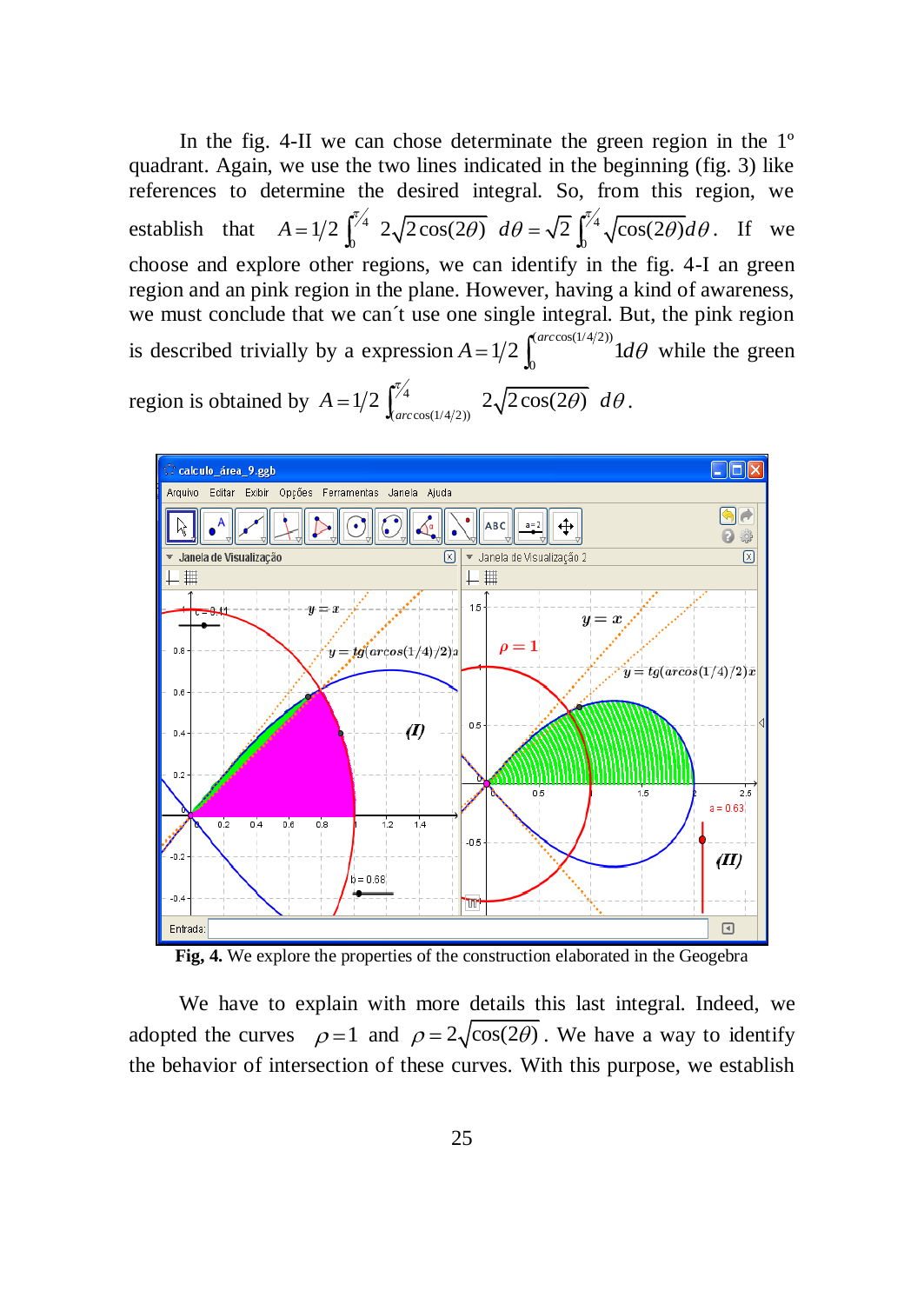$2\sqrt{\cos(2\theta)} = 1$  :  $\cos(2\theta) = \frac{1}{4}$ . Finally, we find  $\theta = \arccos(1/8)$ . We notice that some basic commands of the software, like  $Curva[s(t) \cos(t), s(t)]$ 

**sen(t), t, 0, 6.28319]**.

We can color various regions in the scenario of the fig. 3. The next situation was structured in other to develop a precise analysis and elaborated perception directly to the graphs. Without the software, may be it seems difficult to elaborate such graphs. (see fig. 5-I)

Situation III: Describe the region determined by the two curves in the fig.5 and indicate the definite integral corresponding.

Comments: From a global analysis, we see the multiples intersection points between the two curves described by  $\rho = 1 + \text{sen}(\theta)$  and  $\rho = 2\text{sen}(3\theta)$ . In the origin  $O$ , we acquire the visual sensation that exist a point with multiplicity. While, in others regions, only one intersection point. On the right side, we will develop a detailed analysis (see fig. 5-II).



**Fig. 5.** We visualize and explore the curves in the polar plane with the aim to understanding the intersection points determined by the curves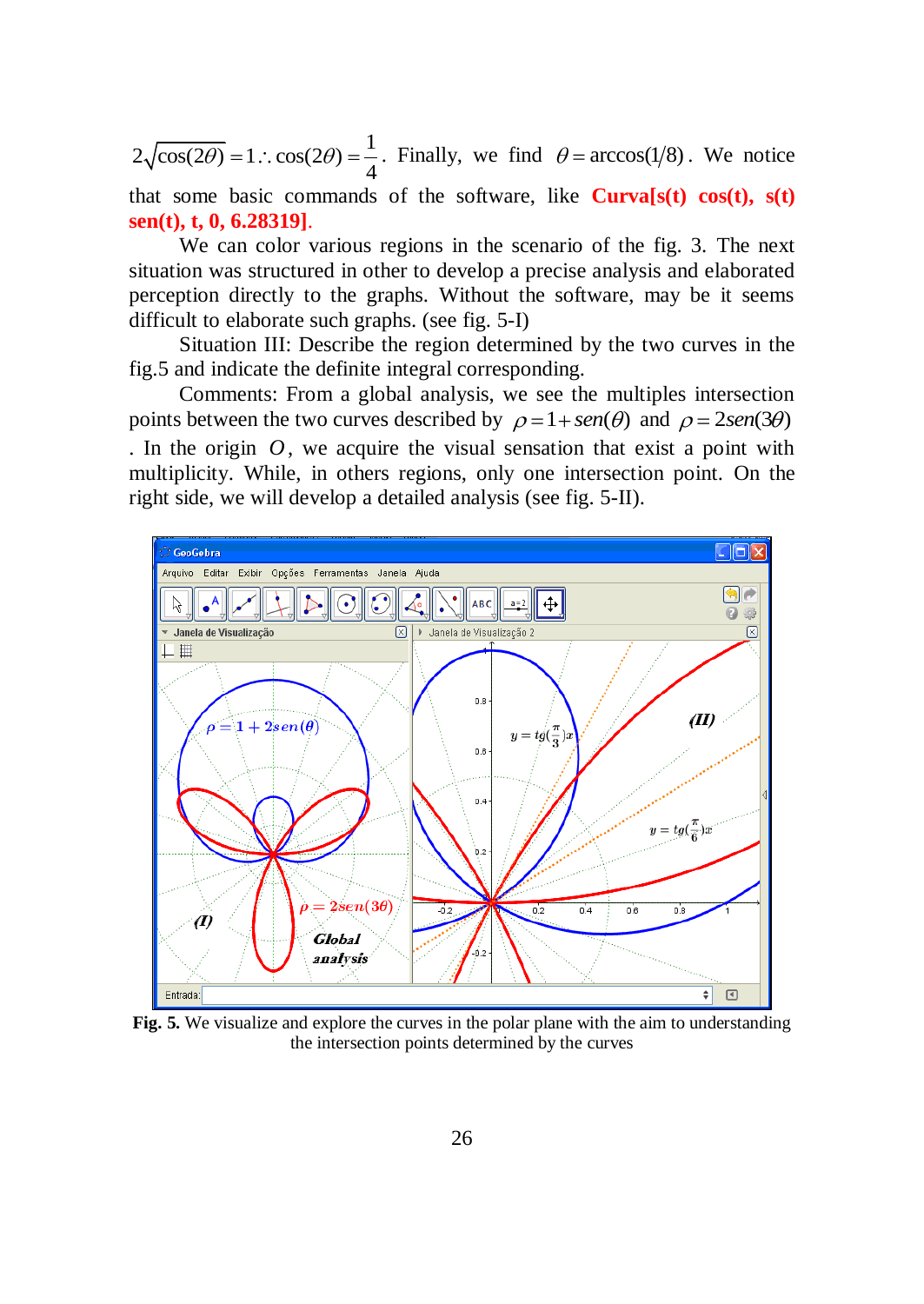After investigate and manipulate the construction, we start to discriminate too some analytical properties. With this goal, we consider  $\rho = 1 + 2\text{sen}(\theta)$  and  $\rho = 2\text{sen}(3\theta)$ . We impose  $1 + 2\text{sen}(\theta) = 2\text{sen}(2\theta + \theta) \leftrightarrow$ <br> $1 + 2\text{sen}(\theta) = 2\text{sen}(2\theta) \cdot \cos(\theta) - 2\text{sen}(\theta) \cdot \cos(2\theta) \leftrightarrow 8\text{sen}^3(\theta$ Finance too some analytical properties. With this goal, we contribute the sented of  $\theta = 2\pi i(3\theta)$ . We impose  $1 + 2\pi i(\theta) = 2\pi i(2\theta + \theta)$  $1+2\text{sen}(\theta) = 2\text{sen}(2\theta) \cdot \cos(\theta) - 2\text{sen}(\theta) \cdot \cos(2\theta) \leftrightarrow 8\text{sen}^3(\theta) - 4\text{sen}(\theta) + 1 = 0$ . Now, we take  $t = \text{sen}(\theta)$ :  $8t^3 - 4t + 1 = 0$ . We obtain with the software the following points  $A = (-0.31;0)$ ,  $B = (0.31;0)$  and  $C = (0.5;0)$ .

With one of these points, we can determine dynamic points on the curves. We compare the fig. 5 and the fig. 6 with the goal to determinate and indicate the correct variation to the angles. Trivially, with the software, we find the real roots of the function  $f(t) = 8t^3 - 4t + 1$ . As we observe, all roots area real numbers, as indicated in the fig. 6-I.

We advert that sometimes, it's difficult to determine precisely the angles that we need to indicate the corresponding polar coordinates integral. In the fig. 6-II, we write two lines with to support our understanding. We record that the points A, B and C, can helps us to find the desired angles. In fact, we will establish  $\text{sen}(\theta_1) = -0.31$ ,  $\text{sen}(\theta_2) = 0.5$  and  $\text{sen}(\theta_3) = 0.31$ .

We use one of these values for to determine a line that divides the two regions with the last value indicated by  $\theta_3$ . We perceive one green region (on the left side) and one pink region (on the right side).

A person can't be in a position to infer these properties without an computer environment. Moreover, we can explore and manipulate the construction with the goal that comprehends a way to determine the definite integrals.

Observing the fig 5 and 6, we determine the corresponding integral  $A = 1/2 \int_{\theta_3}^{\pi/2} (2sen(3\theta)d\theta)$ . To complete our investigation, we can return to the fig. 5-I and conjecture the other regions where we could apply the same formulation and to find the corresponding area. We observe that with the selectors (in vertical), we can describe dynamic points over the two curves. This argument allows describe in color each interest region in plane.

The software permit explores a great diversity of situations and the teacher can take some moments for to provoke the scientific debate in the class. Moreover, we must observe that those problems situation can be solved by the use of double integrals.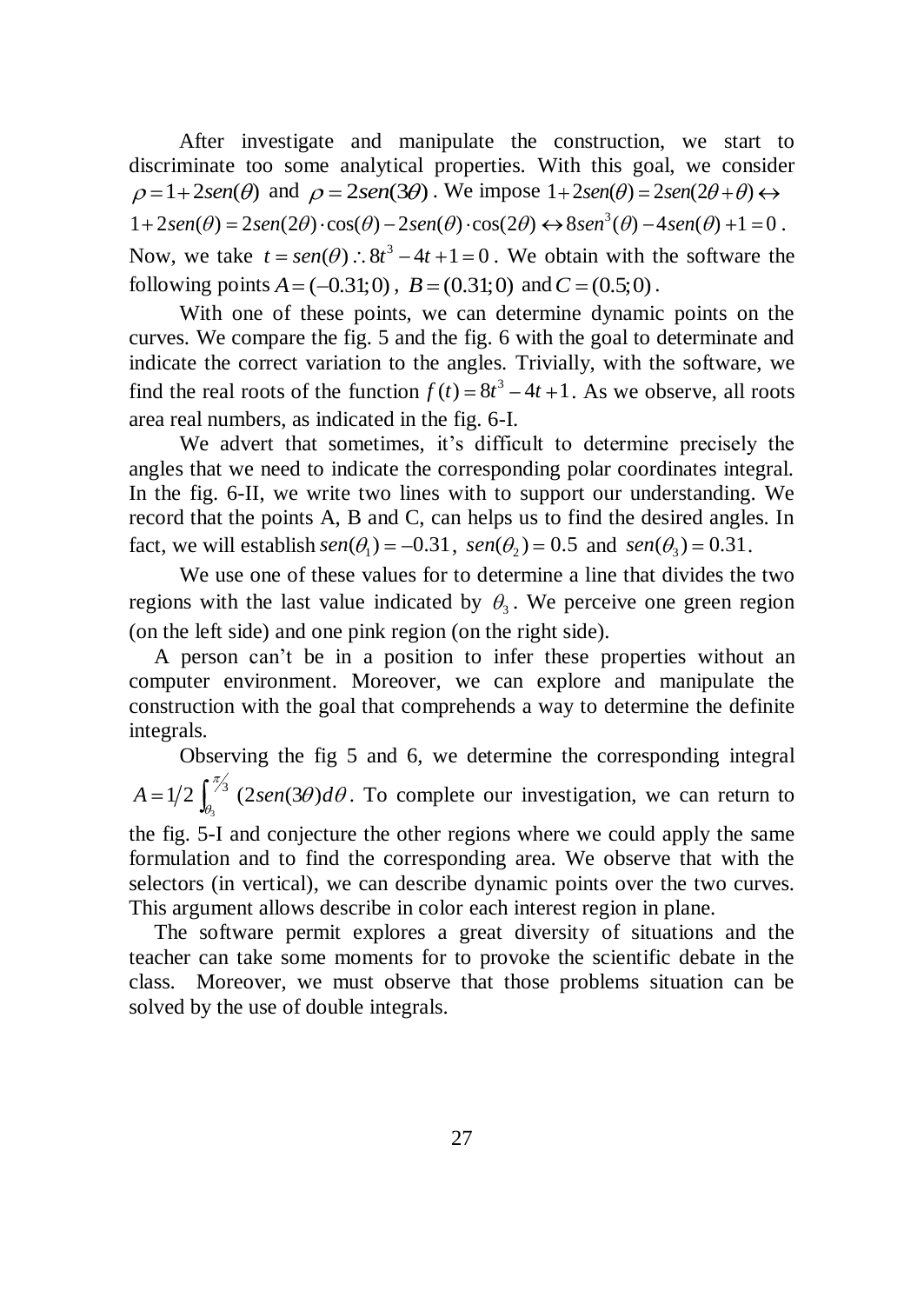Like a example in the fig 2-II we can substitute the  $\frac{7}{4}$  1 de -1/2  $\int_0^{\pi/4}$ 1/2  $\int_{\frac{\pi}{6}}^{\frac{\pi}{4}} 1 \ d\theta - 1/2 \int_{\frac{\pi}{6}}^{\frac{\pi}{4}} 2\cos(2\theta) \ d\theta$  for only  $\int_{\frac{\pi}{6}}^{\frac{\pi}{4}} \int_{2}^{1}$  $\int_{6}$   $\int_{2\cos(2\theta)}$  $d\theta d\theta$ . Here we have used the 2 dimensional theorem of change of the variables, where  $dx dy = \rho d\rho d\theta$ .



**Fig. 6.** With the zoom function of the software we can explore and identify the regions of symmetry and determine the corresponding integral in polar coordinates

### **Conclusion**

We showed in this article that the software Geogebra promote the description of the integrals in polar coordinates directly from the graphic and specially the indication of the variation that concern a specific area. We detached the possibilities for comprehend the intersections points of two polar curves in the plane. However, when we seek this kind of point, we must know that one single point in Cartesian coordinates has multiple representations in polar coordinates. So, we suggest ally the perceptual properties extracted directly from the mathematical objet by intuition that constitutes our most powerful tool [MA02] with the analytical dates.

We showed with these situations that some complex region in the plane can be investigated with this software. By the use the moving points over the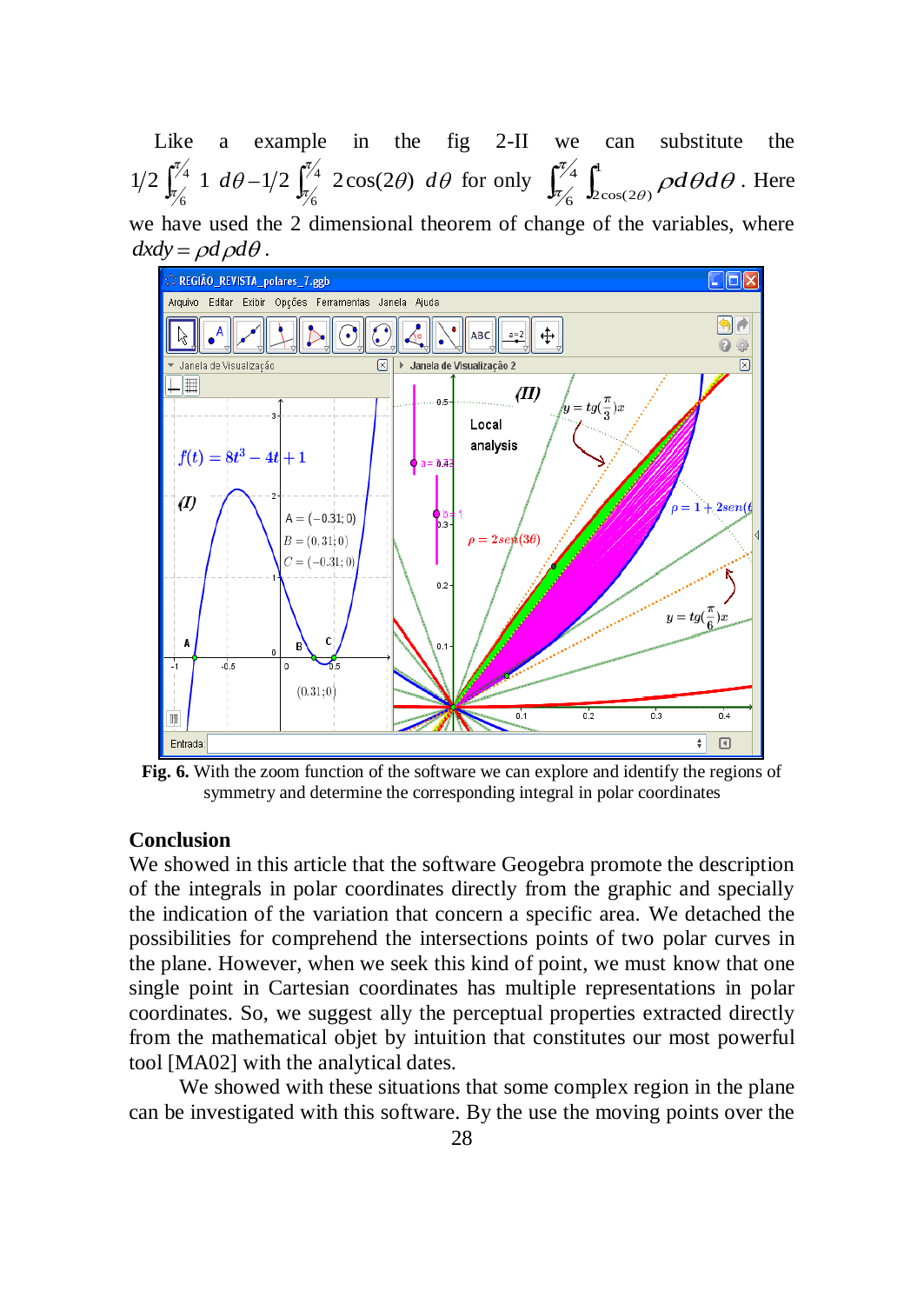trajectories, we can color a specific region and after employ the analytical model for compare the final dates. Moreover, it is possible to solve these problems by double integrals. In such way, we can establish relevant conceptual relationships in the teaching of Calculus [FRV11].



**Fig. 7.** Description of the software commands to construct the polar curves in the plane with the Geogebra

We assume a perspective that emphasizes the visualization and the perception as a way of to start as specific mathematical investigation for the students [BA10]. These proposed activities are the examples that we can avoid algorithmic routines in the teaching of the differential and Integral Calculus [FRV13]. Finally, in the teaching process, we can stimulate the students to formulate and conjecture yours strategies from the visualization, the perception and the understanding the graphic meaning of the integrals in polar coordinates. Furthermore, properties that changes when we use the polar coordinates. Furthermore, properties that changes when we use the transformation  $(x, y) = (\rho \cos(\theta), \rho \sin(\theta))$ . We indicate the possibilities of this mathematical transformation (\*) in the computer environment. (see fig. 7).